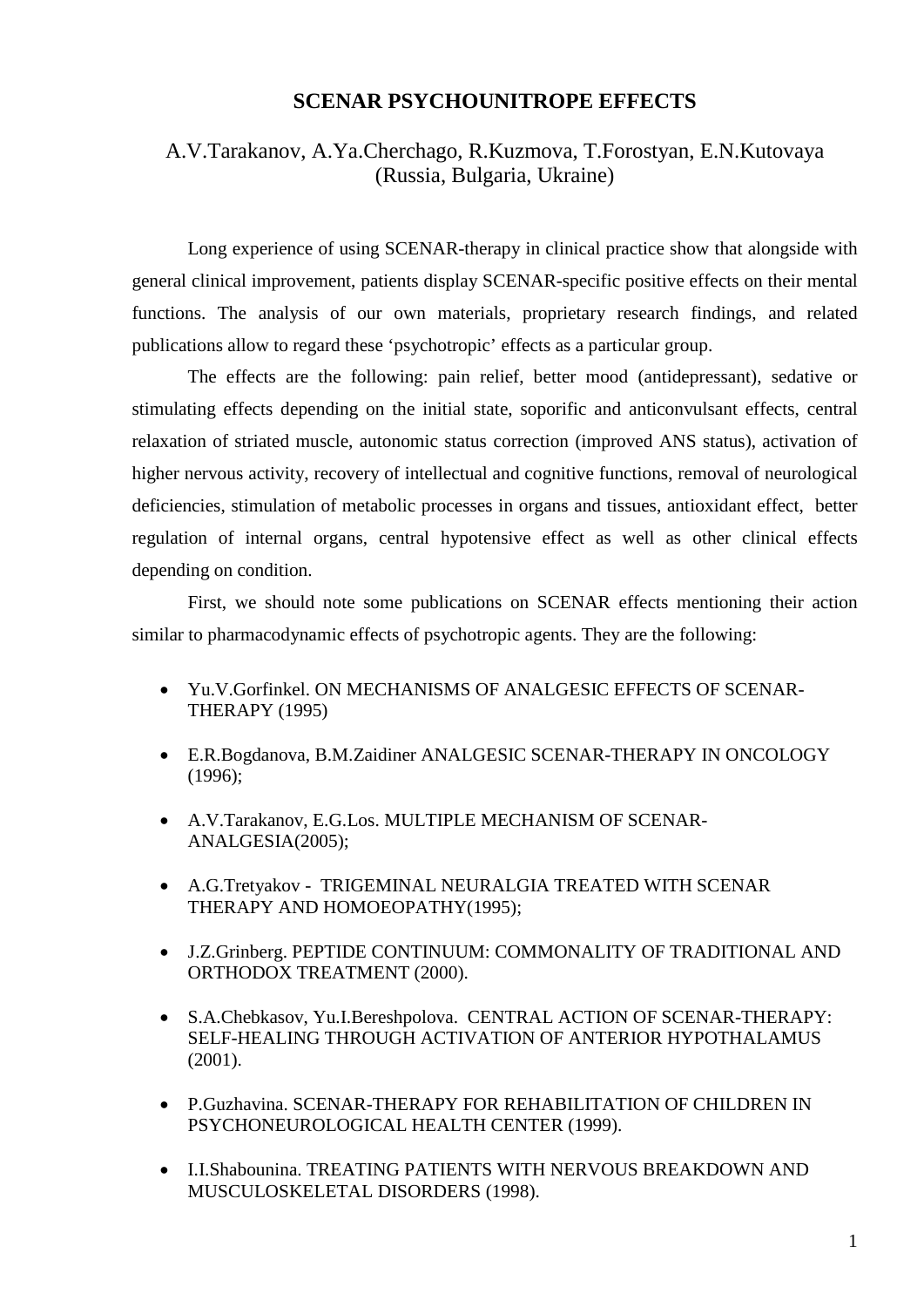- K.G.Ganeyev. EXPERIENCE OF SCENAR-THERAPY FOR EPILEPSY (1998).
- E.N.Kuptsova. INSTANCE OF EPILEPTIC SYNDROME TREATMENT (2001).
- E.G.Los, A.V.Tarakanov, E.V.Khatisova. USING SCENAR-THERAPY FOR TREATING HYPERTENSIVE CRISIS IN PREHOSPITAL PERIOD (2008).
- A.V.Tarakanov, E.V.Kutovaya. SLEEPING DISORDERS IN EMERGENCY DOCTORS (2007).
- I.A. Minenko. NON-DRUG TREATMENT OF STRESS CONSEQUENCES OF VARIOUS GENESIS (2003).
- M.V.Ovsyannikov. ADDICTIVE DISORDERS IN SCHIZOPHRENIC PATIENTS (Clinical and Biochemical Study, 2008).
- I.V.Slyusareva. PECULIARITIES OF METABOLIC CHANGES IN ERYTHROCYTES AND SALIVA IN ISCHEMIC STROKE BEFORE AND AFTER CORRECTION (2007).

The background for this work was the following: growing rate of mental disorders, need of individual therapy, need of psychosomatic and somatopsychic disorder treatment, comorbidities, discrepancy between the expected effect of a great number of new psychotropic agents and the actual number of psychiatric patients (despite the growing number of new psychotropic agents, the number of psychiatric patients doesn't decrease).

Let us consider the Classification of Psychotropic Drugs that, at the same time, constitutes the basis of this research.

Psychotropic drugs include:

- 1. Antipsychotics (neuroleptics);
- 2. Antidepressants;
- 3. Anxiolytics (tranquilizers);
- 4. Sleep-improving drugs;
- 5. Agents that improve cerebral metabolism (nootropics);
- 6. Psychodisleptics;
- 7. Psychostimulants
- 8. Narcotic analgesics.

It is our belief that the latter group shall also be referred to psychotropic drugs.

Let us take a brief look at pharmacodynamic effects (PhDE) of the above groups and then compare them with clinical effects after course SCENAR treatment.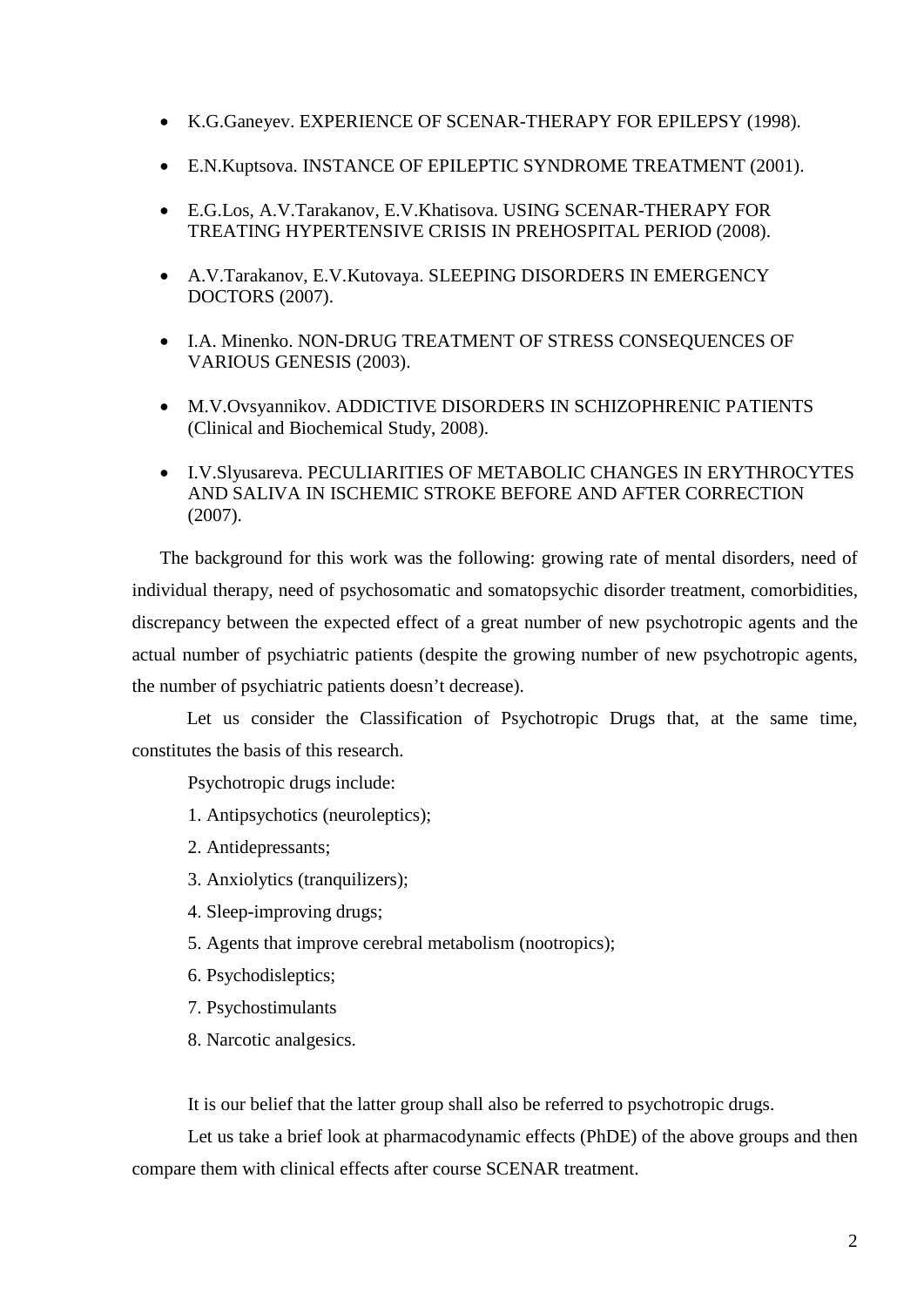Neuroleptics provide the following PhDE: antipsychotic action (blocking of D2 dopamine receptors of mesolimbic and mesocortical systems); sedative (hypnotic) – blocking of adrenergic receptors of the brainstem reticular formation; analgesic (pain relief); antiemetic (anti-vomiting) (blocking of D2 dopamine receptors of the trigger zone of the vomiting center); hypothermal (blocking of hypothalamic dopamine receptors), histamine blocking, M-choline blocking, blood-pressure lowering.

Tranquilizers provide the following PhDE: anxiolytic, sedative, soporific, analgesic, anticonvulsant, central muscle-relaxing, vegetocorrective (i.e. improving ANS function).

Narcotic Analgesics Effects, in addition to pain relief, provide marked PhDE: soporific effect, respiratory depression, antitussive (cough-suppressing) action, blood-pressure lowering (orthostasis), obstipation, vomiting, miotic effect, antidiuretic effect, psychotropic effect (fear suppression, drug intoxication, sedation, addiction and others.).

The most interesting are the PhDE of nootropics. They are as follows: activation of higher nervous functions; recovery of intellectual and cognitive functions; removal of neurological deficiencies; boosting of the body's resistance to extreme factors; stimulation of liver metabolism; less intensity of vestibular disorders; sedative effect; antihypoxic effect; better regulation of internal organs.

There is another group of agents, which is worth mentioning – the antidepressants. They have the following PhDE: properly antidepressant, sedative or stimulating; somatoregulating effects: antiulcer, anti-neuralgic, antidiuretic, antibulimic, antianorexic.

For illustrative purposes, let's run through some research that observed the psychotropic effects of SCENAR-therapy. SCENAR-monotherapy was given to osteochondrosis patients that were divided into groups considering the affected region of the spine and pain location. The 1<sup>st</sup> group I included neck pain patients  $(n=11) - 3$  male, 8 female, average age was 50.4. The 2<sup>nd</sup> group included patients with low back pain  $(n=17) - 6$  male, 11 female, average age was 51.7. We applied standard SCENAR-therapy techniques that are commonly used for treating such patients.

To assess the results of treatment, we used the Neck Disability Index by H.Vernon, J.Mior, 1989 *(H.Vernon, J.Mior, 1989)*. This 10 section assessment was carried out before and after the treatment. Besides general clinical improvement, significant improvements were observed in 4 sections. We regarded them as psychotropic effects. The sections are as follows: pain intensity (which decreased in the affected organ), headaches, concentration, and sleeping.

In the Group 2 we used Roland-Morris (RM-18) Disability Questionnaire "Low Back Pain and Disability" *(M.Roland, R.Morris, 1983)* that includes 18 statements. So, the patients were monitored and assessed in these 18 categories. The intensity of pathological signs have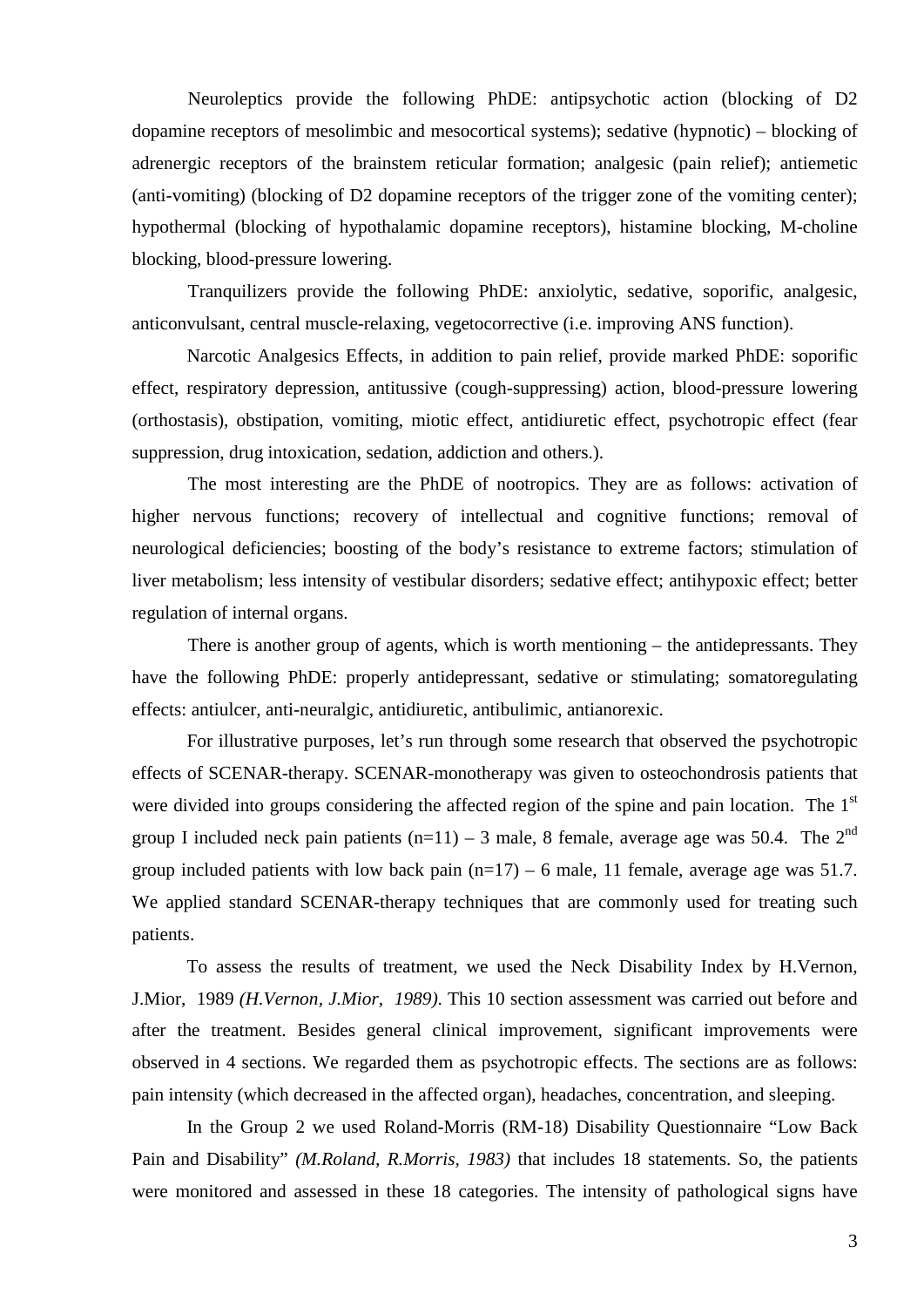significantly decreased in 4 categories: (My back or leg is painful almost all the time; I sleep less well because of my back; Because of my back, I am more irritable and bad tempered with people than usual; Because of my back problem, I go upstairs more slowly than usual).

Another research. The following patient population was given standard SCENARtechniques. The total number of patients was  $21 - 5$  male, and 16 female. They included 8 patients with osteochondrosis and disk protrusion and 13 patietns with various diseases (neuritis, cholecystitis, stomach ulcer, migraines, chronic bronchitis etc.). The results were assessed in dynamics using common clinical parameters, and the quality-of-life was evaluated on Hospital Anxiety and Depression Scale consisting of 14 statements (each scoring between 0 to 3 points). Irrespective of pathology, one-directional effects related to the patient's mental functions were observed: sleep improved significantly in 8 of 21 patients (those who had sleep disorders) and hasn't changed in 13 patients who had normal sleep prior to the treatment.

The quality of life also improved, the Hospital ANXIETY and DEPRESSION Scale scores decreased from 13 to 7 points on average.

Our investigations show that people whose occupations contribute to sleep deprivation, also have other serious health troubles. We investigated sleep patterns in 342 emergency doctors, aged on average 43 years, with the average time of emergency employment 13 years. 23.7% testees had chronic insomnia, and 28% – borderline sleep disorders.

The patients with chronic insomnia were treated with Zopiclone (a pharmaceutical preparation) vs. SCENAR monotherapy. From patient's subjective assessment 10 days after the treatment, both Zopiclone and SCENAR-therapy were equally clinically effective. After Zopiclone therapy, the score increased from 16.3 to 22.7, and after SCENAR – from 16.6 to 23.1 points. However, SCENAR provided more effective regression of clinical signs of neurocirculatory asthenia (NCA): from 37.6 to 49.1 for Zopiclone against 38 to 61.3 points for SCENAR. SCENAR-therapy was most effective in cardiovascular (cardialgia), psychoemotional (bad or short temper, anxiety), cerebral disorders (headache, dizziness, memory and attention disturbance), and neurocirculatory asthenia.

The comparative analysis of changes in the indices of LPO and AOS activity of the blood plasma in neurocirculatory asthenia patients following Zopiclone vs. SCENAR-therapy, proved higher effectiveness of the latter in alleviating oxidative stress. SCENAR-therapy reduced generation of active oxygen and decreased accumulation of secondary as well as end products of lipid peroxidation. It also decreased the content of extra-erythrocyte hemoglobin and reduced the accumulation of circulating immune complexes.

As is obvious from the foregoing examples, considering the cumulative effect, SCENARtherapy produces the changes in the body that are typical for various groups of psychotropic